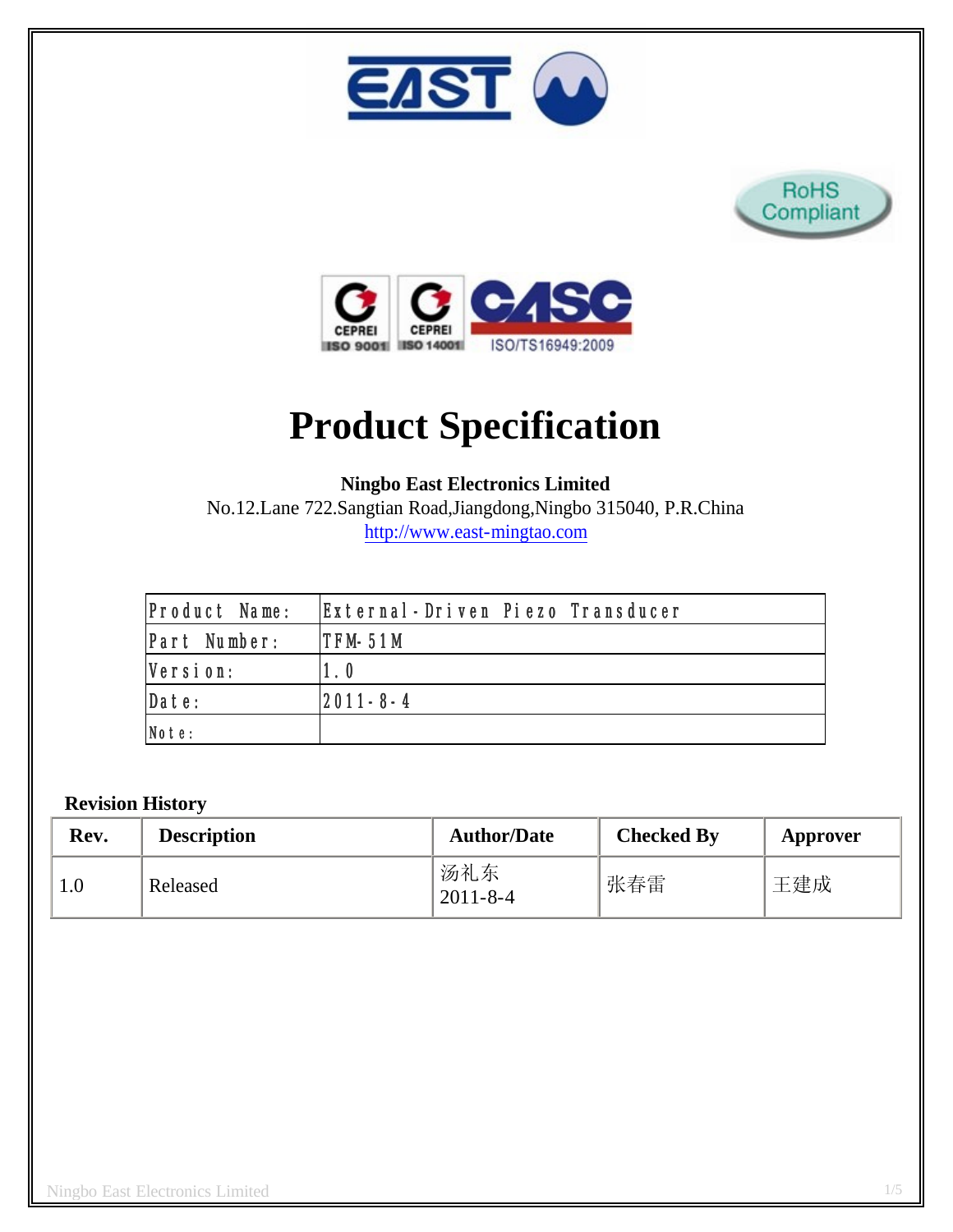#### **1. Part Number TFM-51M**

## **2. Dimension Drawing (Unit: mm)**



#### **3.Specification**

| No.     | <b>Item</b>                  | <b>Specification</b>                 |
|---------|------------------------------|--------------------------------------|
| $3 - 1$ | Min. Sound Pressure Level    | 77dB/4.1kHz/10Vp-p square wave /30cm |
| $3 - 2$ | Allowed Input Voltage        | $25Vp-p$                             |
| $3 - 3$ | Capacitance                  | $12 \pm 30\%$ nF(At 120Hz)           |
| $3 - 4$ | Max. Consumption             | $3mA/4.1kHz/10Vp-p$ square wave      |
| $3 - 5$ | <b>Resonant Frequency</b>    | $4.1 \pm 0.5$ kHz                    |
| $3 - 6$ | <b>Operating Temperature</b> | $-20$ ~ $+70^{\circ}$ C              |
| $3 - 7$ | Case Material /Color         | PA66+15% GLASS FIBER /Black          |
| $3 - 8$ | Weight                       | 2.4g                                 |
| $3 - 9$ | Pin Strength                 | More than 10N                        |

#### **NOTES**:

Test should be made under the conditions of room temperature ( $20 \pm 10^{\circ}$ C), normal humidity ( $60 \pm 20$ %) and normal atmospheric pressure. In this case, however, that the judgment is questionable, the test conditions are to be changed to room temperature  $20 \pm 2^{\circ}$ C, relative humidity 60~70% and normal atmospheric pressure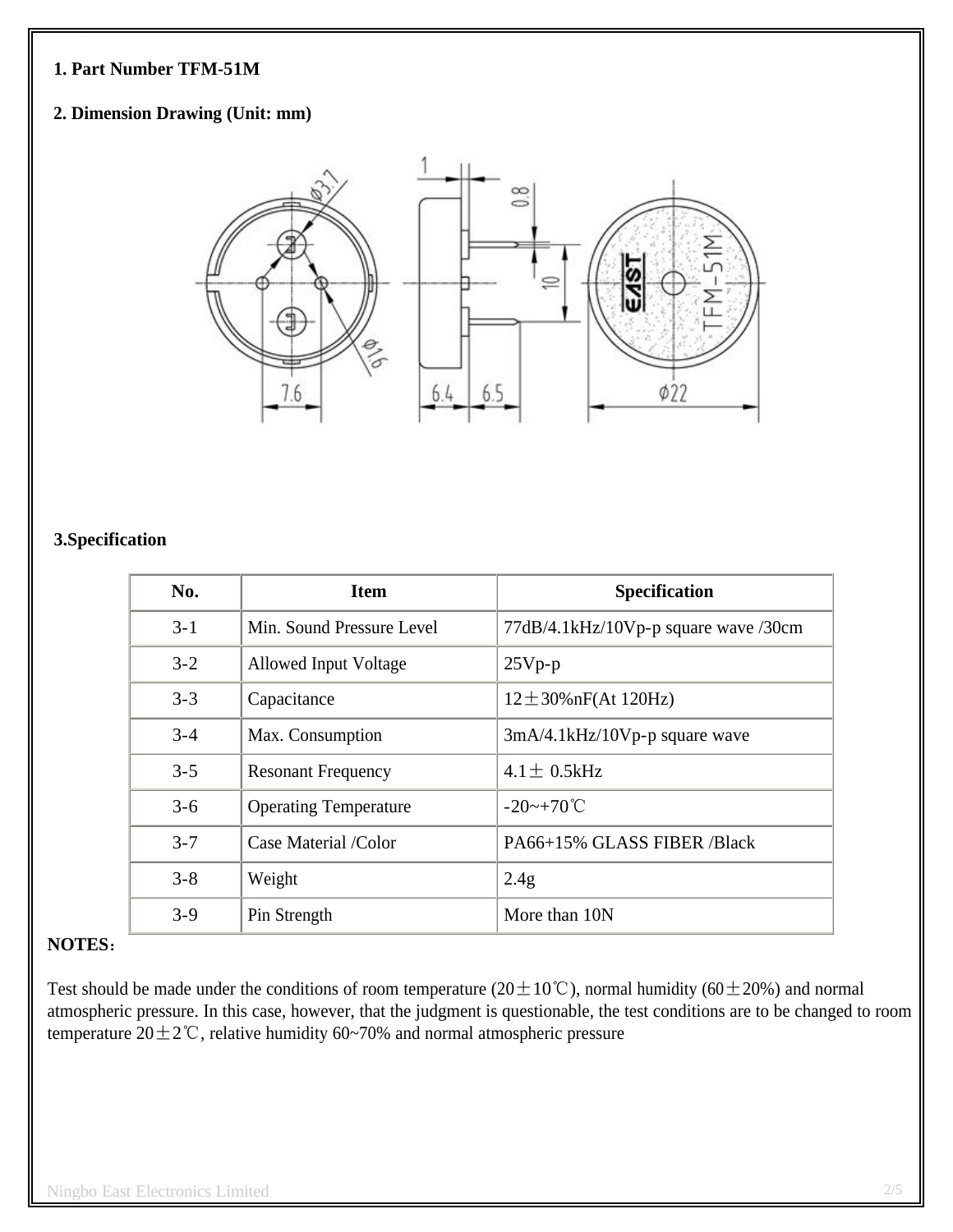# **4.Typical Frequency Response Curve**



**Note:** Input Voltage 10Vp-p square wave Distance 30 cm

# **5. Reliability Test**

| No.     | <b>Item</b>                                   | <b>Method of Test</b>                                                                                                                                                                                                                                 | <b>Tolerance after</b><br><b>Testing</b>                                                            |  |  |
|---------|-----------------------------------------------|-------------------------------------------------------------------------------------------------------------------------------------------------------------------------------------------------------------------------------------------------------|-----------------------------------------------------------------------------------------------------|--|--|
| $5 - 1$ | Operating<br>Temperature                      | $-20$ ~+70°C                                                                                                                                                                                                                                          | Sound pressure level                                                                                |  |  |
| $5 - 2$ | Storage in high<br>temperature                | Storage in +70 $\degree$ C test box 96 hours then exposed to the room<br>temperature for 2 hours                                                                                                                                                      | initial value $\pm 10$ dB<br>Max. consumption<br>value $\pm 20\%$<br>Capacitance value $\pm$<br>20% |  |  |
| $5 - 3$ | Storage in low<br>temperature                 | Storage in -20 $\degree$ C test box 96 hours then exposed to the room<br>temperature for 2 hours                                                                                                                                                      |                                                                                                     |  |  |
| $5 - 4$ | Life test in the room<br>temperature          | Operate the product continuously 5 seconds on 5 seconds off<br>300 hours at rated voltage                                                                                                                                                             |                                                                                                     |  |  |
| $5 - 5$ | Temperature /<br>humidity cycle test          | Storage in +40°C, $93 \pm 3\%$ RH test box 96 hours then exposed<br>to the room temperature for 2 hours                                                                                                                                               |                                                                                                     |  |  |
| $5 - 6$ | Temperature (high<br>and low) cycle test      | Conduct the test for 5 cycles without applying power then<br>expose to the room temperature for 2 hours. (See Figure 5-6)                                                                                                                             |                                                                                                     |  |  |
| $5 - 7$ | Vibration test                                | Conduct the test for the directions of X Y and Z for 0.5 hour<br>each (total 1.5 hours). To-and Fri sweep time(from 10 to 55Hz<br>and then 55 to 10) under single amplitude of 0.75mm is 3<br>minute, then expose to the room temperature for 2 hours |                                                                                                     |  |  |
|         | 3/5<br><b>Ningbo East Electronics Limited</b> |                                                                                                                                                                                                                                                       |                                                                                                     |  |  |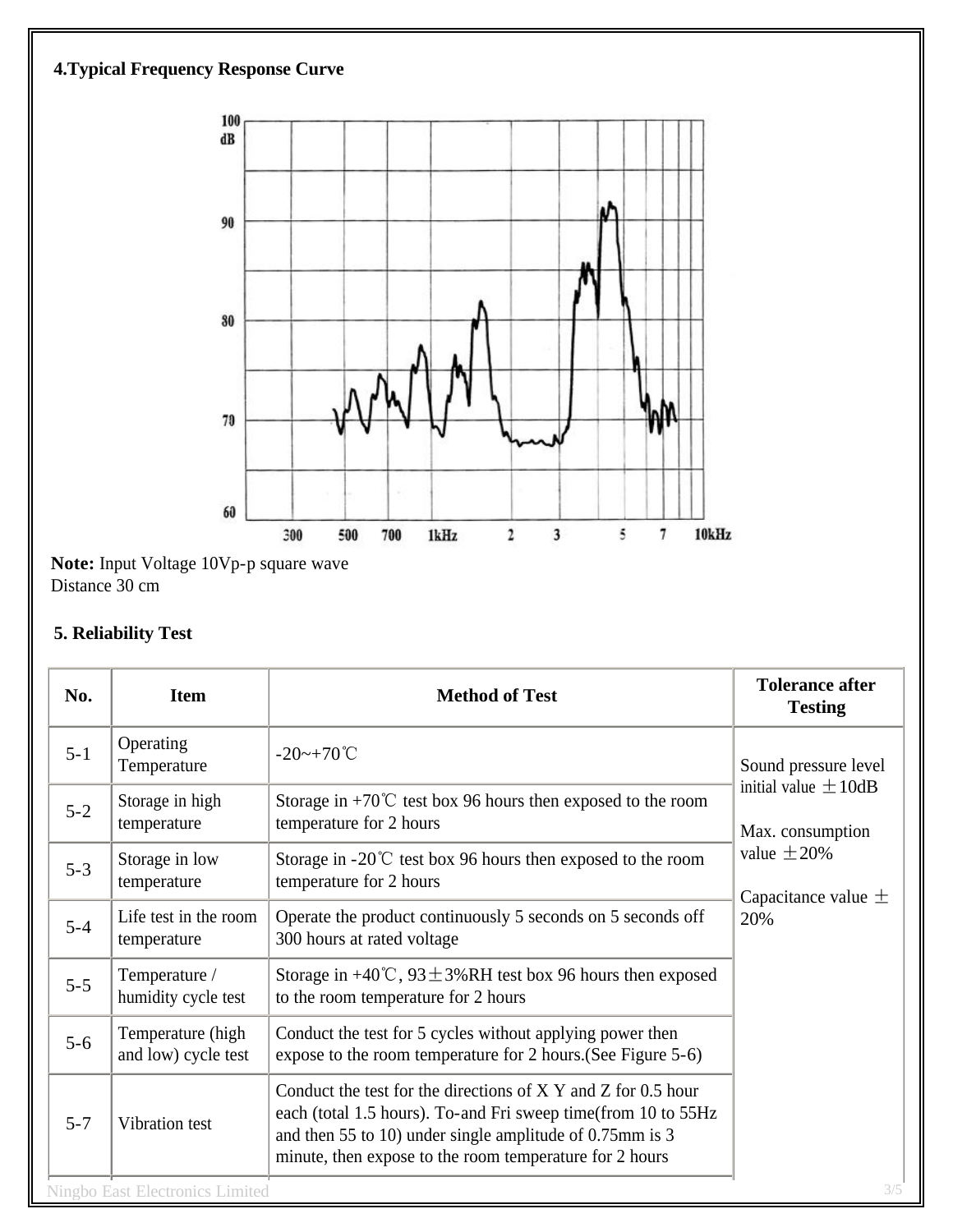| $5 - 8$                                                      | Drop test                         | Drop a product naturally from the height of 700mm onto the<br>surface of 100mm thick wooden board. Two directions: upper<br>and side of the product are to be applied for this drop test once<br>respectively |                                                                         |
|--------------------------------------------------------------|-----------------------------------|---------------------------------------------------------------------------------------------------------------------------------------------------------------------------------------------------------------|-------------------------------------------------------------------------|
| $5-9$                                                        | Soldering heat<br>resistance test | Dip the connecting pins in soldering at $260 \pm 5^{\circ}$ for $10 \pm 1$<br>seconds                                                                                                                         |                                                                         |
| $5 - 10$                                                     | Test of soldering                 | Dip the connecting pins in soldering at $230 \pm 5^{\circ}$ for $3 \pm 0.5^{\circ}$<br>seconds                                                                                                                | Solder shall be<br>attached around over<br>95% of the dipped<br>portion |
| <b>NOTE:</b> The pins are allowed to deform after drop test. |                                   |                                                                                                                                                                                                               |                                                                         |

Figure 5-6